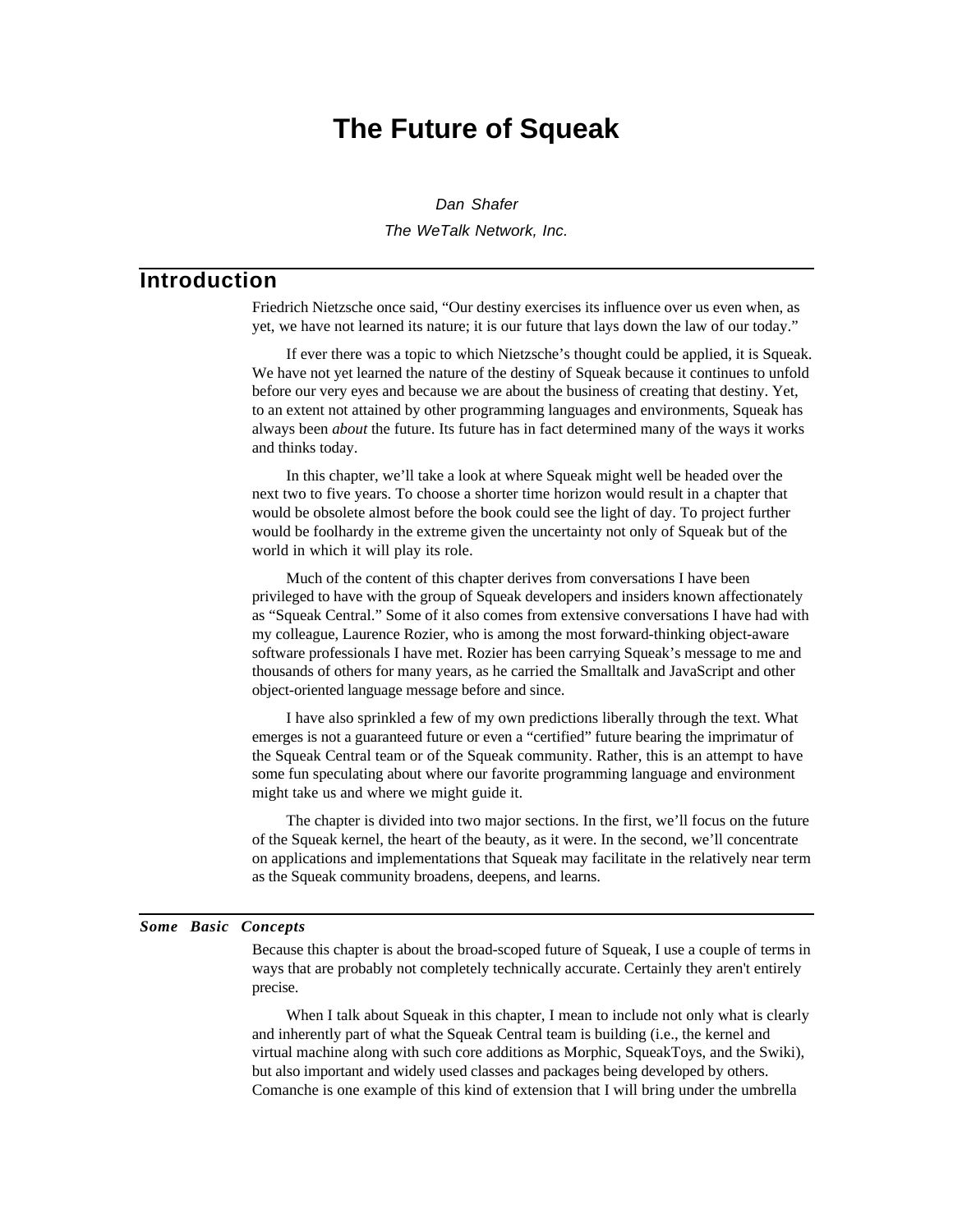name of "Squeak" because it feels to me like the future of Squeak with Comanche is richer than its future without that Web server.

The other term that is hard to define and confine not just in Squeak but in Smalltalk dialects of all types is "application." Traditionally, this has meant a file on which a user could double-click with a mouse and which ran as a sort of stand-alone piece of functionality from that time forward. The problem is that this kind of analogy doesn't resonate with people. In your real life, you don't have things lying around on your desktop (particularly not a trash can!). You may not even have a desktop.

In the world of Smalltalk and Squeak, though, things are much more natural, though this naturalness means we have to think more carefully about what we are doing than we would have to if we weren't so conditioned to metaphors that don't map to our real lives. In some cases, an application might exist as a set of objects the user simply adds to his or her system and which extend what the user can do. In that scenario, there is presumably an underlying environment, whether a Squeak image or an operating system or a chip with Squeak embedded. In some cases, transparent background downloads of packages might make the very existence of something even vaguely resembling an application irrelevant. There would be no such thing as a "system" or an "environment"; rather the Squeak "thing" would in fact become the environment or the system. This kind of behavior will be particularly predominant, I suspect, when it comes to portable devices and TV set-top boxes. In still other cases, packaging might well be used to create what looks more like the traditional double-clickable application.

On some levels, this explanation is part of a much larger issue which centers on how humans interact with and perceive computers. In just the past few years, we've seen the perception of a computer as a desktop where stuff (documents and applications, principally) is stored to a sort of transport mechanism. "I just went over to Yahoo! and looked it up" has become such a part of the way we think and talk about our experience that Web sites like yahoo.com are clearly places in our minds, just like Grandmother's house. In no real sense, of course, to we "go" to Yahoo. But that's what it feels like and it's how we describe the activity. This has deep implications for how we build the user interfaces of the future, how we help people make the shift from the analog world to the digital world of their computers and other electronic devices. Squeak and Morphic are destined to play a major role in that evolution.

## **The Squeak Kernel in the Future**

In speculating about the future of the Squeak kernel, we are in some sense on relatively firm ground, at least as far as prediction itself can ever be on a solid foundation. The kernel, after all, is in the figurative control of Squeak Central. Though its design clearly allows for extension by other members of the Squeak community, Squeak Central plays a sort of central arbiter role akin to that played in other Open Source community projects by those who are ultimately seen as the keepers of the vision.

This is not to suggest, however, that other members of the Squeak community cannot or will not influence the direction of the kernel. They clearly have and they just as clearly will continue to do so.

#### Small is Good, Modular is Even Better

The size of the Squeak kernel will ultimately be quite small, almost certainly smaller than 1MB. The Version 1.18 Squeak release image only occupied 968K on the Macintosh, with VM support adding another 290K.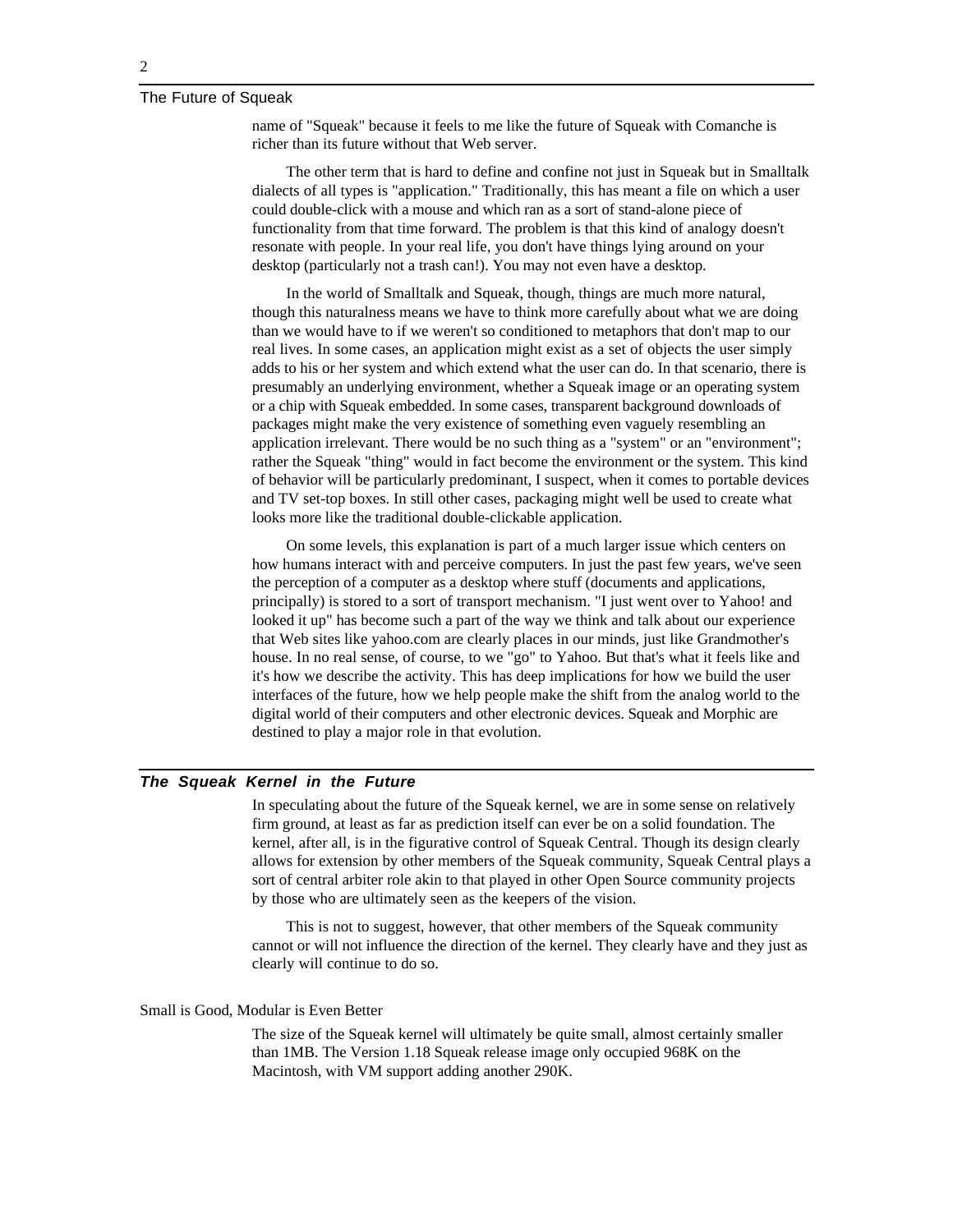Development work past that early release of the technology bloated the image somewhat but Squeak Central has repeatedly assured the community that it is intent at some point on getting back to these size parameters if not even smaller.

In a message posted to the Squeak mailing list in late 1999, Dan Ingalls said, "[W]e still need to extend our reach…before we will really know what the kernel should be and how it wants to be seen by users." In that same email message, Ingalls warned, "It's going to get worse before it gets better, but it *will* get better."

The size of the kernel is important and interesting, but even more significant is the concept of Squeak modularity. "The monolithic Squeak environment will go away," predicted Squeak Central's Ted Kaehler. He points to then-recent development of ImageSegments as an important bit of technology in terms of making Squeak modular. "ImageSegments are capsules of live objects. We are using them to make stand-alone importable projects with their own Internet URLs," Kaehler says.

ImageSegments is a facility that can begin with a defined list of root objects and write to a binary file all of those objects and other objects to which the original objects point. This allows Squeak developers to create remarkably stand-alone pieces of functionality which can be readily imported into a different Squeak image.

Combined with ImageSegments, the Squeak Central team has been perfecting a technique which will allow developers to create Morphic "SqueakPages" which can be saved to a server as external objects and dynamically loaded into a running Squeak image as needed.

In addition to the obvious advantages ImageSegments present for the delivery of Squeak functionality in small packages, they also facilitate the kind of robust project and change management that is essential to the success of environments like the Web, which must be subject to being updated at any given moment.

#### The Internet and Distributed Computing Models

As Squeak becomes more and more modular, it lends itself increasingly to distributed computing applications. Older, monolithic versions of Smalltalk were notoriously unfriendly to networking; even creating networked applications was a major undertaking. Squeak, by contrast, is coming of age in an era when the Internet in general and the World Wide Web more specifically are integral parts of the software landscape. It acknowledges this fact and thrives in it.

"We now foresee," Ingalls has said, "the possibility of an extended universe of Squeak worlds, distributed over the Internet as Web pages, downloaded and internalized…and swappable in a reasonable memory footprint…."

This ability to save, send, store, and dynamically reload segments and pages will allow Smalltalk, for the first time, to play a crucial role in the creative development process where collaboration is important. The implications of this capability, as we will see in the second major part of this chapter, are staggering.

It is almost certain that within the next two years, Squeak will also support a notion very close to that of the Java applet: a bit of relatively stand-alone functionality that can be downloaded, embedded into a Web page (or some similar future form factor) on the client, and executed.

#### Meanwhile, the Audience Evolves

People encountering Squeak for the first time are often bewildered by the question of whether, in a world of the Internet and Java programming, there is room, let alone a need,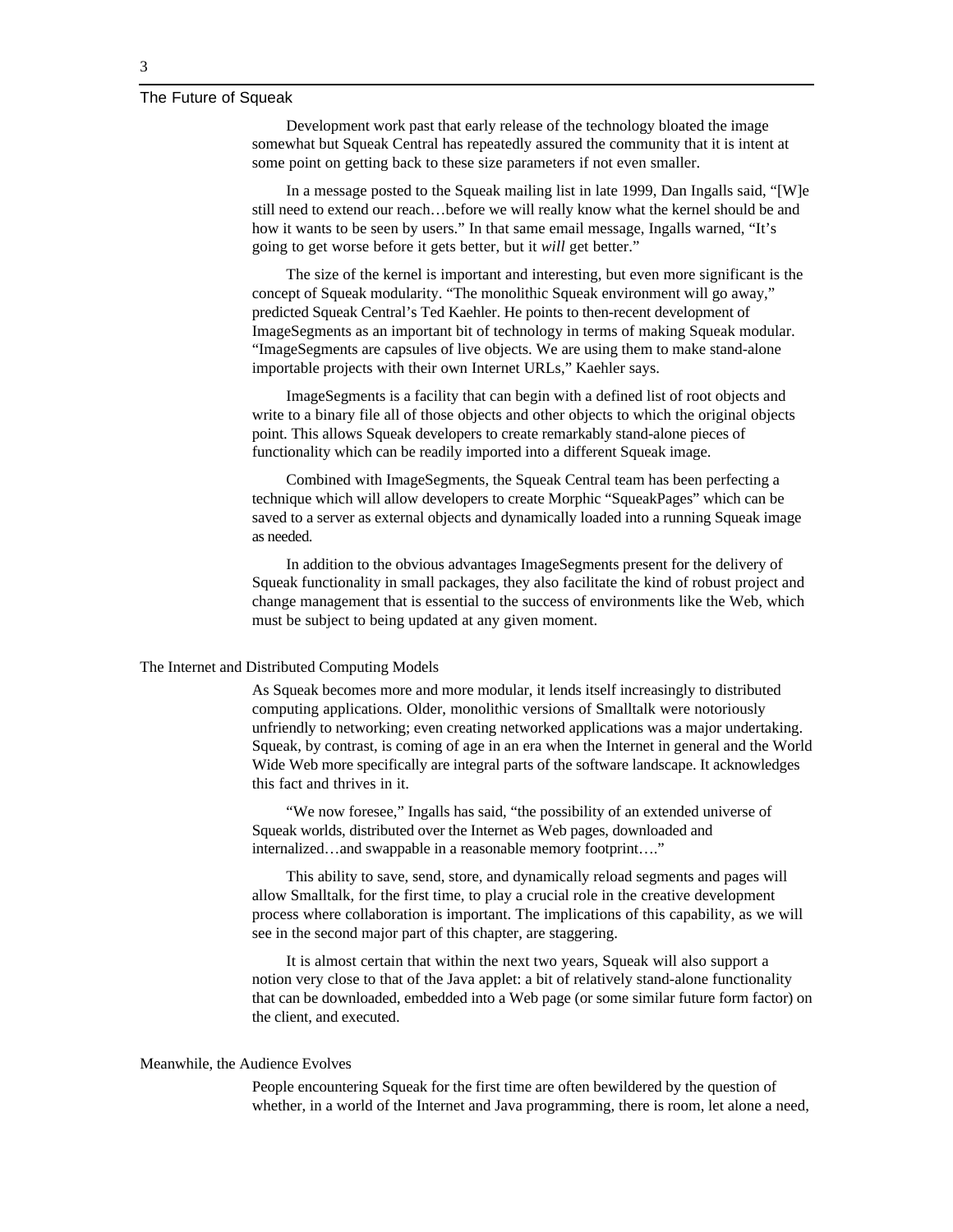for yet another programming language. For those who are already comfortable creating software in Java or C++, Squeak Central has a simple answer: for you, there isn't.

"We expect to grow Squeak in the direction of a significantly broadened user base rather than by attracting or even attempting to attract Java and C++ programmers," Scott Wallace of Squeak Central says.

Expect Squeak's evolution along these lines to focus on the Squeak Toy environment and extensions to it, built on top of the Morphic substrate that has emerged as everyone's preferred way of interacting with and managing Squeak development. The idea is to attract an increasing audience of users who are not programmers but rather multimedia authors and others who can bring to the table contributions that, in Ingalls' words, "are more generally enlightening and educational, enabled by Squeak."

Squeak Central has indicated it plans to focus significant energy on increasing support for first-time users in coming versions of Squeak. Specifically, the team plans to explore four aspects of Squeak to see what kinds of improvements can be made to make Squeak more accessible to new users and non-programmers:

- experiments with alternative syntaxes
- making it easier to create simple applications
- a new, streamlined programming framework focusing on an integrated "object" operating table"
- integration of "SqueakToy" scripting tiles

Discussions of audience among the members of Squeak Central often devolve to trying to find a word to describe the user base, composed as it inevitably is of both programming users and what have traditionally been called "end" users as if there were in fact a theoretical end point to the use process. Alan Kay and others have begun adopting the word "omni-user" to encompass all types of empowered users accessing Squeak capabilities and services.

#### Fitting Squeak Into Your Hand

One of the most exciting and interesting areas of Squeak development has been the emergence of hand-held devices capable of running (and in some cases even supporting development in) Squeak in small memory footprints and on small form-factor screens. Sharp has two Personal Digital Assistants (PDAs) available only in Japan at this writing which support Squeak and on which Squeak programs operate.

Squeak has also been successfully ported to Microsoft's WinCE platform and the Cassiopeia from Casio, among other small form-factor devices.

"We are," says Wallace, "coming closer and closer to the famed DynaBook dream" of Alan Kay's early career.

The portability of Squeak even to places where no operating system yet exists has been a reality for Squeak Central from early in the product's life. In the first year of its development, the Squeak team brought in an undergraduate college student who had never seen Squeak. They asked him to port Squeak to a bare microprocessor then being developed by one of the major semiconductor firms. That chip had only a minimalist software design kit (SDK) available, and it was purely text-based.

"In three weeks," recalls John Maloney of Squeak Central, "this guy had Squeak ported to this chip. Most of that time was eaten up getting peripheral drivers to work so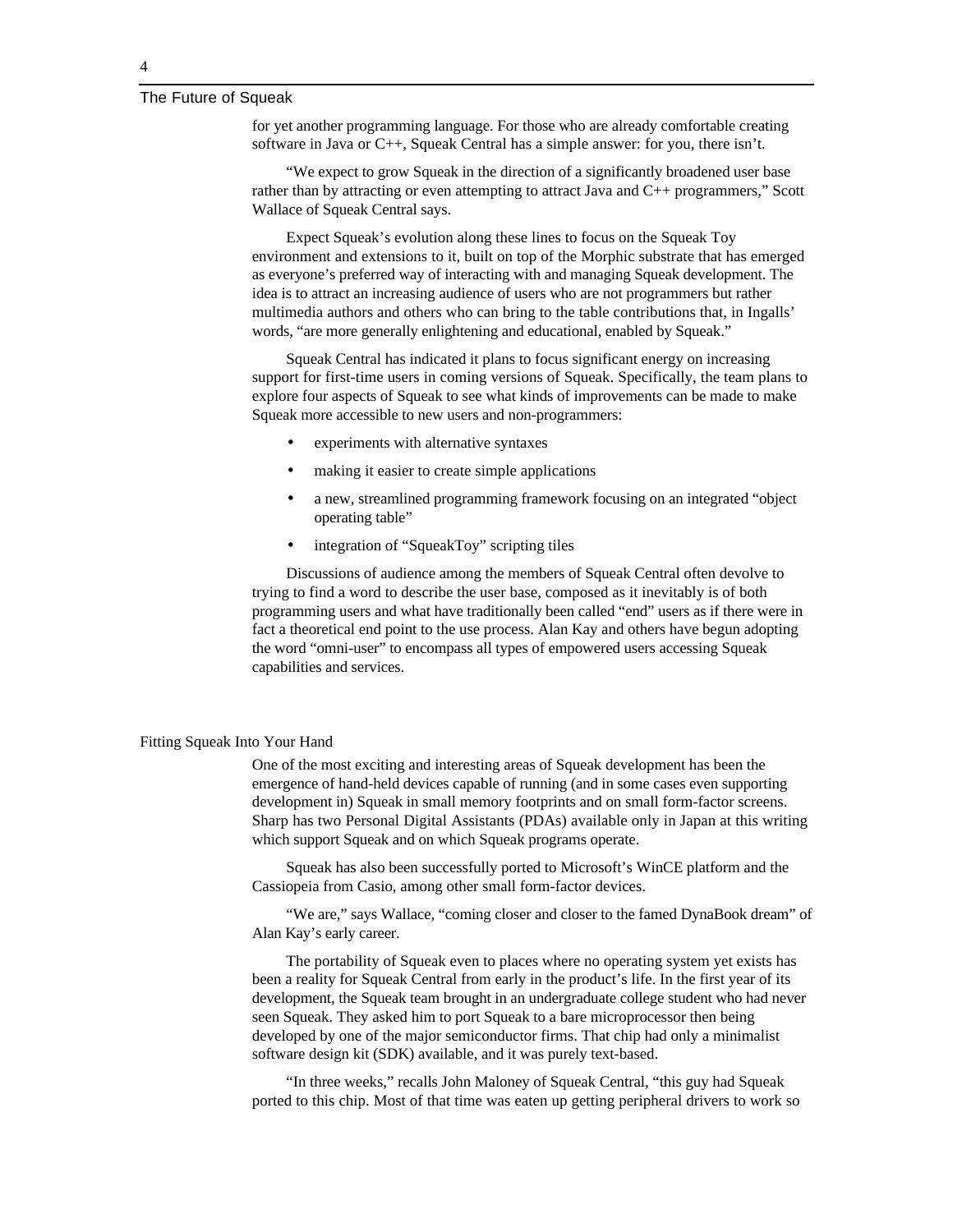it could display graphics on a screen in color and respond to keyboard input." The team says that when Kay saw the demo for the first time, he immediately began to demonstrate to others who were present the implications of this. Once you've done the port, a huge body of work and content is suddenly immediately available in the new enviornment.

He asked the student to let him "drive" the demo and proceeded to astound the audience of semiconductor executives by showing off some of his best demonstrations running on this bare-chip implementation of Squeak.

#### 3-D in Squeak

3-dimensional graphics are important elements of realistic multimedia and virtual-reality worlds, but creating them on any modern computer platform within the reach of the average person is so difficult that almost nobody attempts the task. The Squeak community has long been interested in overcoming this obstacle to multimedia creation.

It has a strong ally in the person of Randy Pausch (see Chapter X, "Alice in a Squeak Wonderland," by Jeff Pierce for a detailed discussion of this technology), whose teams first at the University of Virginia and later at Carnegie-Mellon University have created an experimental 3D tool called Alice. This tool has been ported to Squeak from its origins in Python (an object-oriented Open Source scripting language) and is under active use by dozens of teachers, multimedia developers, and tool designers who are striving to make it as easy to create 3D objects as it is to create 2D documents in a word processor.

The Squeak team has felt strongly that 3D support belongs directly in the kernel, or at least at the heart of the language. In late 1999, Squeak Central integrated the 3D engine in the language with the Morphic interface technology which is rapidly becoming the core of the Squeak development environment. This allows the projection of 3D images onto Morphic canvases.

"Our real goal here," explains Maloney, "is to create a place where 2D and 3D objects can both play on the same screen or canvas without any performance penalty. When we accomplish that, we will have gone a very long way toward the Holy Grail Pausch and his colleagues envision."

This will allow for the first time the seamless integration of 3D with existing text and graphical content, a development whose impact on computing it might be difficult to overstate. The entire segment of the software industry which is interested in exploring the 3D representation and visualization of 2D data would be greatly accelerated in its efforts by the availability of this functionality.

Taking a page from the book of Macintosh (not coincidentally the OS of choice for Squeak Central, most of whom were part of Apple Computer at some point), the idea of a 3D Finder has some serious interest among Squeak developers. Rozier has had visions of such a top-level interface for many years, having created an environment called HyperOffice more than 15 years ago. HyperOffice, which Rozier first built in Framework and later re-deployed in Digitalk Smalltalk/V and JavaScript, uses the concept of a building with floors dedicated to certain functionality (like the accounting department) and offices or rooms where individuals keep their projects and documents.

In its Framework incarnation, the program used crude 3-D file drawers but by the time it reached its Smalltalk/V incarnation under the name CyberTalk, it boasted a strong representation of a 3-D office environment.

Users can "beam" between offices, use other users' computers with appropriate permission, and generally get the feeling of inhabiting a real-world building while they accomplish their work goals.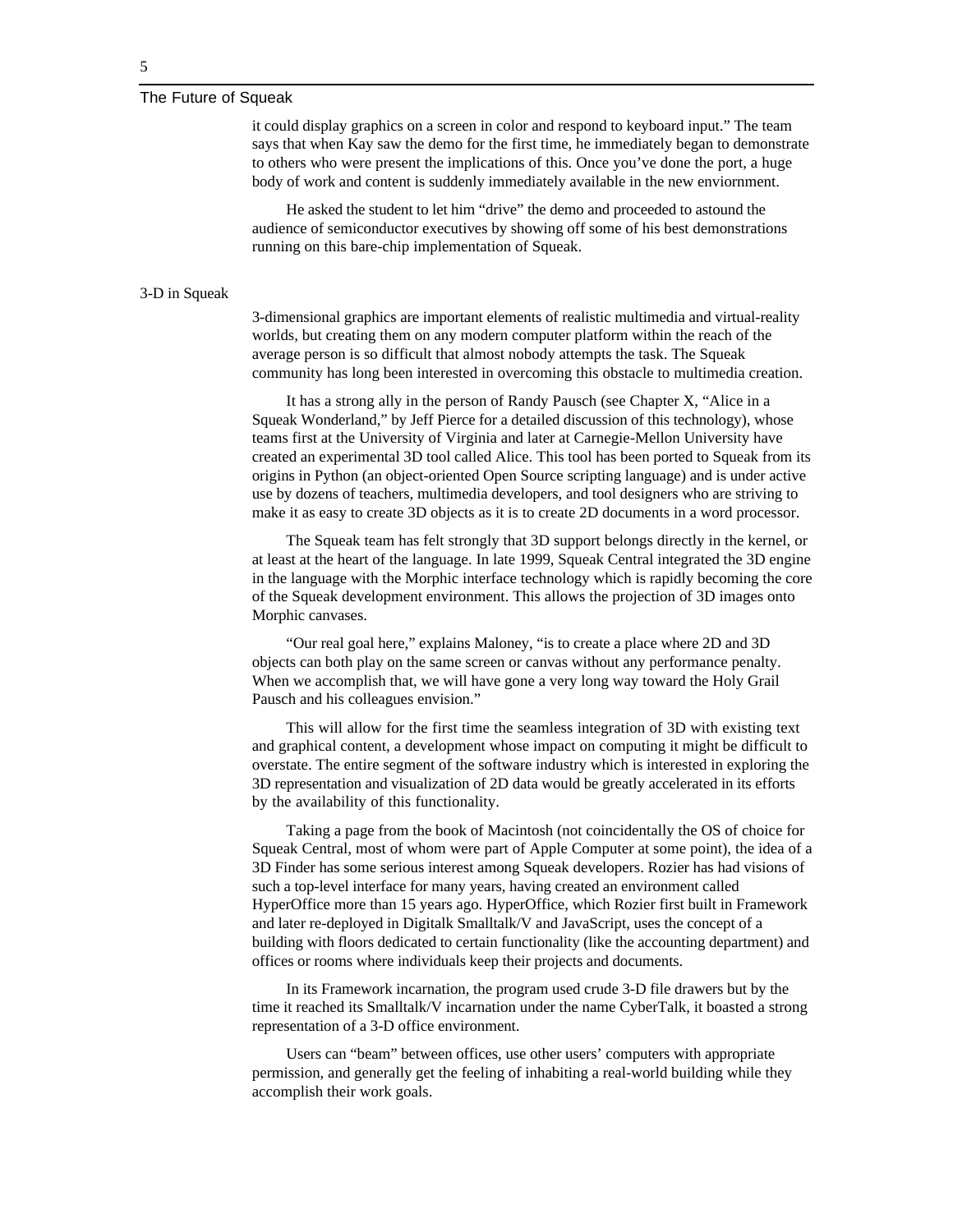Rozier is, at this writing, finishing a Morphic project bringing this work up to date and implementing it in Squeak. By the time you read this, it will be available through Rozier's Web site, The Pattern (http://www.thepattern.com).

 "Extending the flat 2D desktop to a set of rooms and places to navigate among is the next logical step in system user interface design," says Maloney. "Whereas in today's Squeak environment, we switch projects by clicking on icons representing windows and their contents, in the future, we will run down hallways into adjacent and distant rooms containing our various projects."

#### Major Graphic Changes Coming Soon

In some ways, 3D graphics implementation alongside 2D graphics is a sub-set of a larger future direction Squeak is taking. Squeak Central has indicated it is at this writing close to being able to take full advantage of the graphics acceleration hardware on each kind of machine on which Squeak runs. At the same time, Andreas Raab is finishing up a "Just in Time" version of the graphics engine in Squeak that will compile efficient new, machine-native code for each bitmap movement on the screen. Speed, then, lies just around the bend.

One of the major reasons Squeak Central chose to undertake this step is to permit Squeak to take full advantage of hardware graphics acceleration.

Once this new bitmapped imaging is in place, Squeak Central plans to reconstruct Morphic from scratch, preserving as much of the existing Morphic as possible in the process but making the new Morphs more lightweight objects that can be more easily and compactly manipulated and scripted.

There is also very little doubt that the Squeak community plans to create a blizzard of new widgets for user interface design and construction, probably on top of Morphic. In early 2000, the Squeak mailing lists were abuzz with conversations on the subject and several volunteers were already gathering resources and energy to tackle the problem. Once these widgets are available, it will become easier to create business applications that look and feel like native platform applications. (Not everyone believes that this is either good or necessary, but since Squeak allows for such widget kits, it is guaranteed that they will be built.)

As the new Morphic is completed and widgets are built and ported to the new environment, Ingalls has signaled his intent to create a Squeak version of a 1988 programming concept he and other members of the team presented at the annual Object-Oriented Programming Systems and Languages (OOPSLA) conference called Fabrik. This is a visual "wiring" development environment which would facilitate the assembly of Morphs and widgets into full-blown interfaces and applications.

It is safe to bet that over the next two years, Squeak will become a visually programmable environment in which the creation of easily packaged stand-alone applications with native look-and-feel will become an eminently achievable goal even for a non-programmer.

#### What Belongs in the Kernel?

In the very early days of Smalltalk, someone suggested that the world of computing had had some of its ideas out of kilter for some time. Asked why there was so much operating-system-like functionality in Smalltalk, Squeak Central's Ingalls replied, "An operating system is a collection of things that don't fit into a language. There shouldn't be one."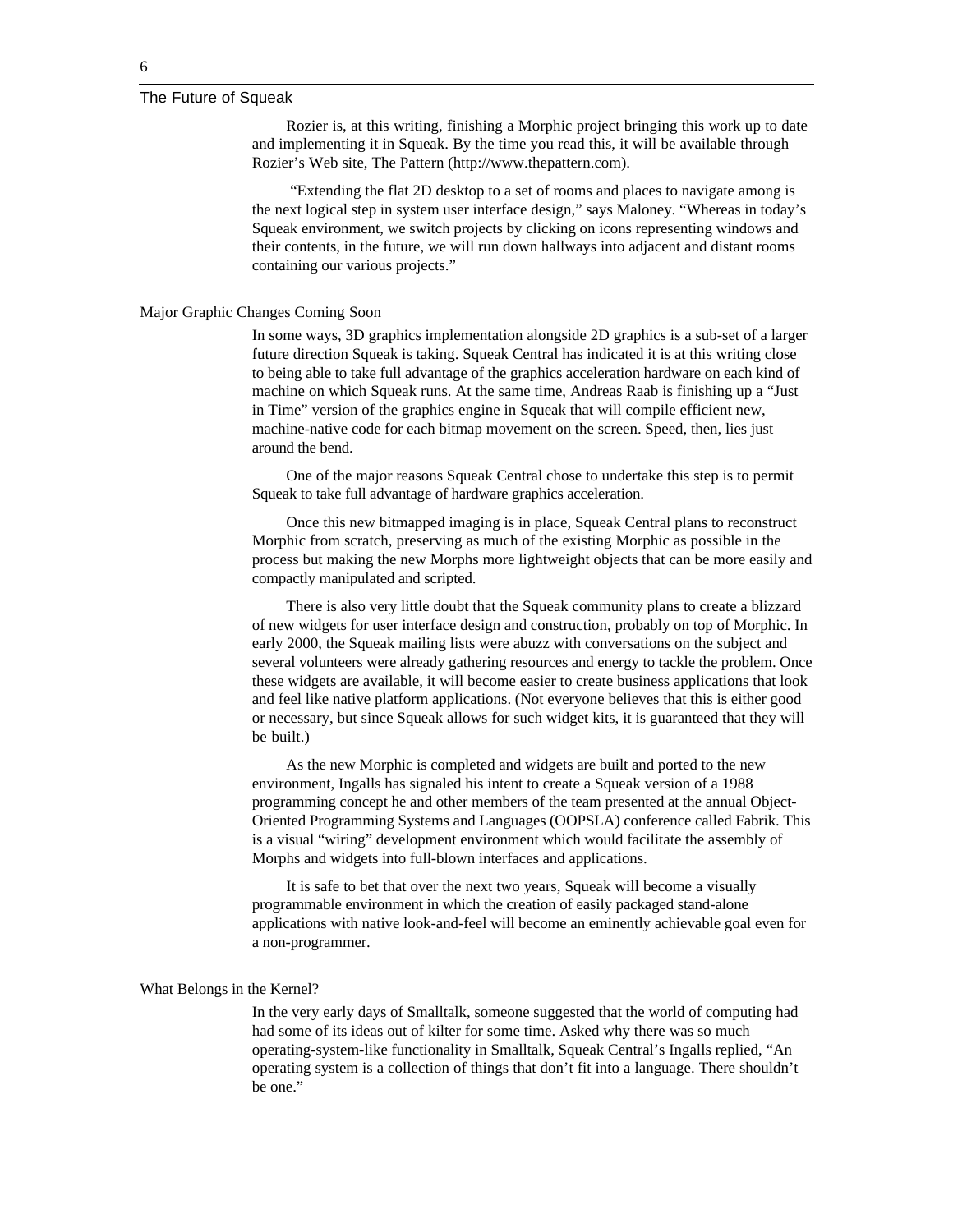Ever since then, the Smalltalk and Squeak worlds have become involved in frequent, largely friendly debates about what should be in the language kernel, what should be in the operating system, and what should be in the language but not in the kernel.

With modularity emerging as a touchstone of the new versions of Squeak that will emerge in the near future, this discussion merits even closer examination. Before the existence of ImageSegments or any equivalent idea, there was little if any *practical* distinction between a Smalltalk image and the Smalltalk kernel. There were, to be sure, technical differences, but to the application builder or end user, the line was largely indistinct and irrelevant.

Now that we are able to externalize and load on demand major pieces of functionality, it is inevitable that the tendency is going to swing strongly toward eliminating from the kernel anything that doesn't need absolutely to be present all the time.

This will mean that some of the elements contained in today's "basic" or "core" image (which remains for practical purposes indistinguishable from what is technically the kernel) will now be externalized. Multimedia graphics, for example, will probably become an externally loadable set of objects rather than integrated into core Squeak. Similarly, Web servers, swiki capability, speech recognition and synthesis, MIDI interfaces, and many other pieces of Squeak that veteran Squeakers have come to think of as core elements of the environment will be loaded as needed.

The other side of this coin is that in a connected world – even where that connection might be file-based URLs on local hardware – the distinction between what is contained in the distributed image and what is stored externally to be loaded as needed becomes largely irrelevant. If you use a bit of code that calls some routine that isn't in the current image you or your user is running, Squeak simply uses the URL of the missing object(s) to load the functionality on the fly and completely transparently.

All of this leads to a suggestion that we will almost certainly see a Squeak-based operating system – or, to be somewhat more accurate, Squeak running in the absence of an operating system – in the near future. Indeed, there has already been one abortive attempt at such a project<sup>1</sup> which even empowered the creation of device drivers in Squeak. ("Imagine being able to write device drivers for new peripherals and form factors entirely in Squeak Morphic," Squeak Centralist John Mahoney enthuses.)

Why would one want to create or use a Squeak OS? When asked that question, Maloney said, "I can see a future in which everything you might want to fine-tune or control on your computer is right there for you to access through a Squeak Morphic interface. You can change anything. You are in control."

The advantages of such an approach, Maloney says, "are transitional. You can just sit there in native mode and real time and manage everything. Given a low-latency Squeak, this is entirely feasible. "All of the missing elements that used to constitute gaps between Squeak and OS capability are now perfectly capable of being filled."

 $\overline{a}$ 

<sup>&</sup>lt;sup>1</sup> A project conducted at Interval Research, a product and company incubator, had a working version of a Squeak OS on a handheld device, but the project was shelved in favor of implementing Microsoft's WinCE instead. The outcome was foreseeable given that Interval is funded in large part by Microsoft co-founder Paul Allen, a lifelong friend of Microsoft founder Bill Gates.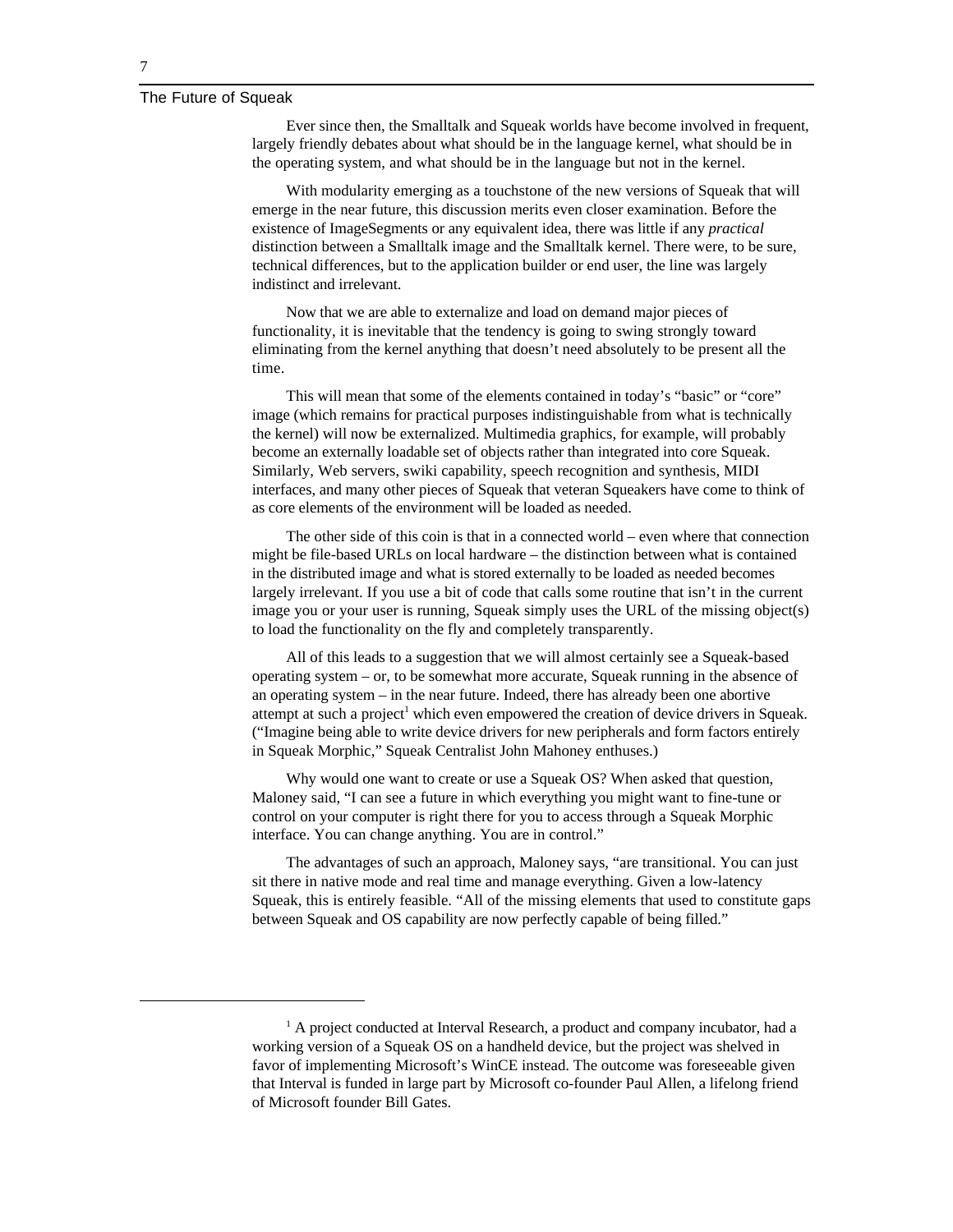## *Some Reasonably Clear Directions*

Over the next few years, it is fairly certain that Squeak will be applied to a broad range of problems and needs. Many of these are obvious; they derive either from the use to which computers are already being put or they have been made clearly a conscious part of the way Squeak works and is being created.

But some of the ways we are almost certain to see Squeak evolve may not be readily apparent from our present vantage point.

## Squeak Gets Corporate MIS Buy-In, a la Linux

IBM, if not uniquely at least unusually among large computer companies, understands the ultimate value of Smalltalk. Its VisualAge development environments for Smalltalk, Basic, C++, and Java, are all based on work done entirely in Smalltalk several years ago. To this day, the company maintains a very active and moderately large group of Smalltalk developers and related programs and technologies.

At the same time, IBM has more recently become an avid advocate of the Open Source movement of which Squeak is also a part. When in late 1999, Big Blue opened its arms to the Linux world and began supporting that free operating system, the rules of computing began a major upheaval, the entire effect of which has yet to be felt.

But IBM is not alone among large global corporations embracing Linux, which has with blinding speed become all but the *de facto* server operating system of choice. Companies like Red Hat Software, VA Research, and LinuxCare have sprung up around this phenomenon and have enjoyed immense market approval in public stock offerings. At this writing, the Linux train is just leaving the station and it's already traveling at the speed of sound.

Squeak may well enjoy the same kind of success in a few years. Rozier says, "Squeak at this point is very nearly in a parallel position with where Linux was two years ago," and he cites the following criteria as evidence to support his contention:

- It is completely Open Source.
- It is surrounded and enhanced by a small but fanatical group of developers and fans.
- It enjoys just enough central management control from Squeak Central to keep it from veering so far off course as to become unusable while allowing for individual creativity.
- It is ubiquitous: it already runs on more platforms today than Linux does and it seems destined to continue to spread to new chips and operating systems all the time.
- It is in widespread use in academic settings where it can grow and be nurtured without the pressure of productization or profitability.

At the same time, Squeak enjoys some advantages over where Linux was at relatively the same point in its growth:

• Because it is a language and a development environment and a deployment platform, Squeak is more useful to a much larger audience. Very few people make decisions about operating systems and even fewer do more than simply run them. Programming environments are a horse of a different color, because they allow mere mortals to create applications, solutions, and projects.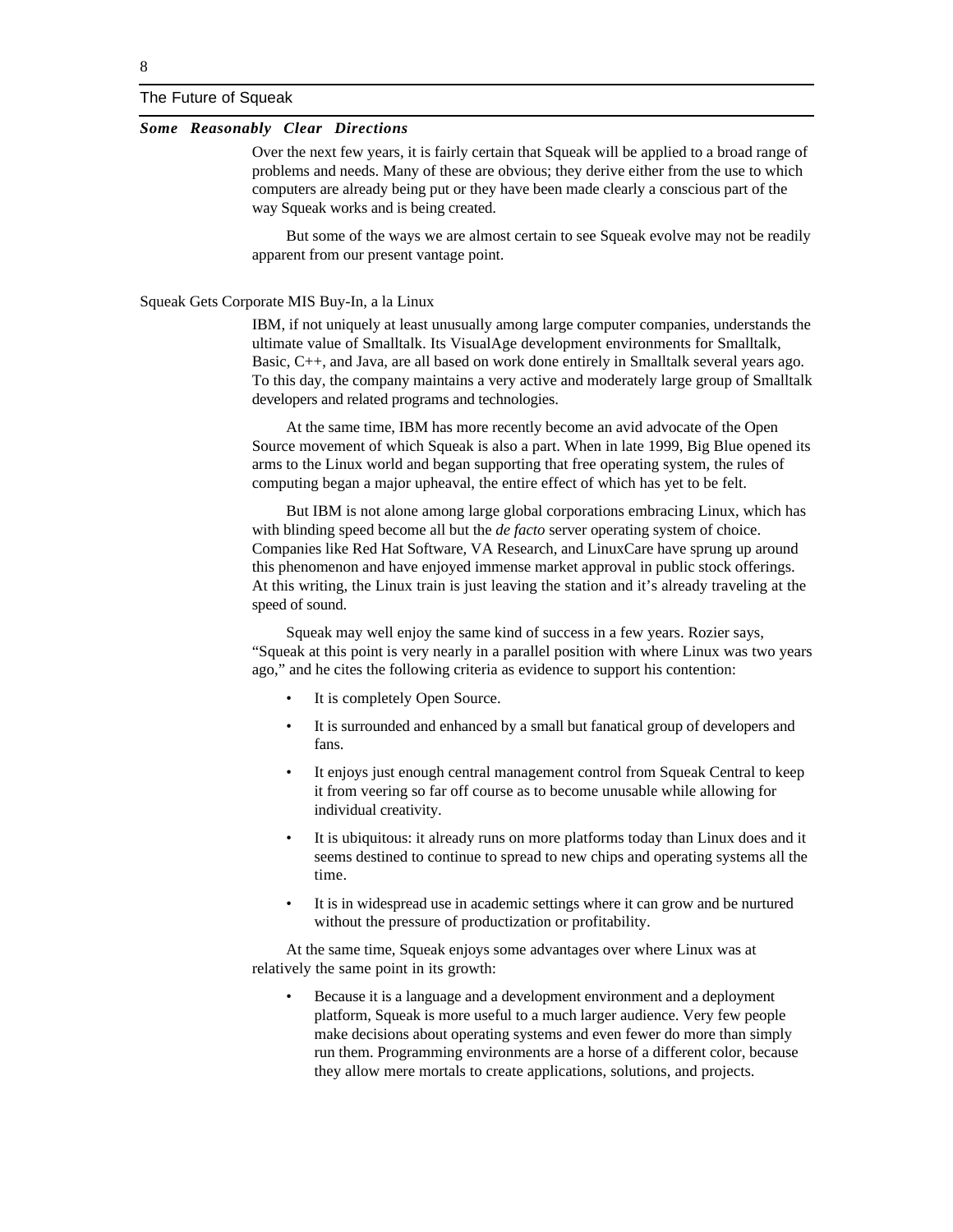- Built as it is on a very long-term language base going back to Smalltalk-80, Squeak enjoys a legacy of books, experienced programmers, documentation, sample applications, and real programs that form a sound basis for newcomers to learn it.
- It is pre-equipped to deal with the changing world of the Internet and the Web. Whereas it is sometimes difficult to adapt Linux to new technologies as they emerge, Squeak is inherently adaptable and extensible. It includes classes that allow straight-forward abstraction to deal with networking and multimedia needs and issues.
- As we have indicated earlier, Squeak's nature supports dynamic management of its configuration. This in turn results in a huge win for users and for corporate IS/IT departments supporting those users. As the speed at which business is conducted continues to accelerate, reducing the time to adjust to change is a major economic win. Squeak will play a key role in facilitating this costreduction by bringing user-configurable and easily programmable configurators and change mechanisms to the desktop.

Ultimately, for these and a number of other reasons related to some of the specific applications we'll be looking at later in this chapter, Squeak could become the next big story in corporate computing.

If Squeak has a downside in all of this, it is simply that it relies on Squeak Smalltalk syntax, which programmers accustomed to C, C++, and Java often find too cumbersome. Even that problem is relatively easily addressed in the "assimilation" strategy of Squeak, though. Anyone can write a module that shows methods in a particular syntax and accepts changes in that syntax. "We have been experimenting with new looks for Squeak with kids in mind," Kaehler says, "but anyone could create, for example, a C-syntax module."

#### Squeak's Potential to Alter Education Approaches

From its inception, of course, Squeak has been viewed primarily as a language to enhance and support the education of the world's children. The very first Smalltalk efforts were aimed at developing a language that would be accessible to children; in fact, that goal gives the language its name.

Squeak is, if anything, more clearly deliberate in its aim at education as its primary market space. The Squeak Central team are all strongly if not exclusively educationfocused. Wallace says, "One of our big dreams for Squeak is for it to disconnect learning from the necessity of sitting in rows in a classroom."

Kaehler envisions a time when a small number of hand-held devices in a remote Third World classroom will be able to connect to a collection of the world's great works of literature such as that embodied in Project Gutenberg. "Can you imagine what learning could take place in such a free-form environment where Squeak could be used to open up all those avenues of learning and wisdom?" he says wistfully.

Rozier is a strong believer in the global importance of this kind of distributed education. "Imagine how much the world will be able to learn from those brilliant, sophisticated wise men and women of indigenous populations once we have a language rich and expressive enough with which we can communicate with one another."

Much of the potential for Squeak to alter radically how students are taught rests in its historical roots in Simula and the degree to which an object-oriented architecture lends itself to the creation of simulations. The SqueakToys capability executed in Morphic in the current release of Squeak is an excellent example of how simulation can be brought to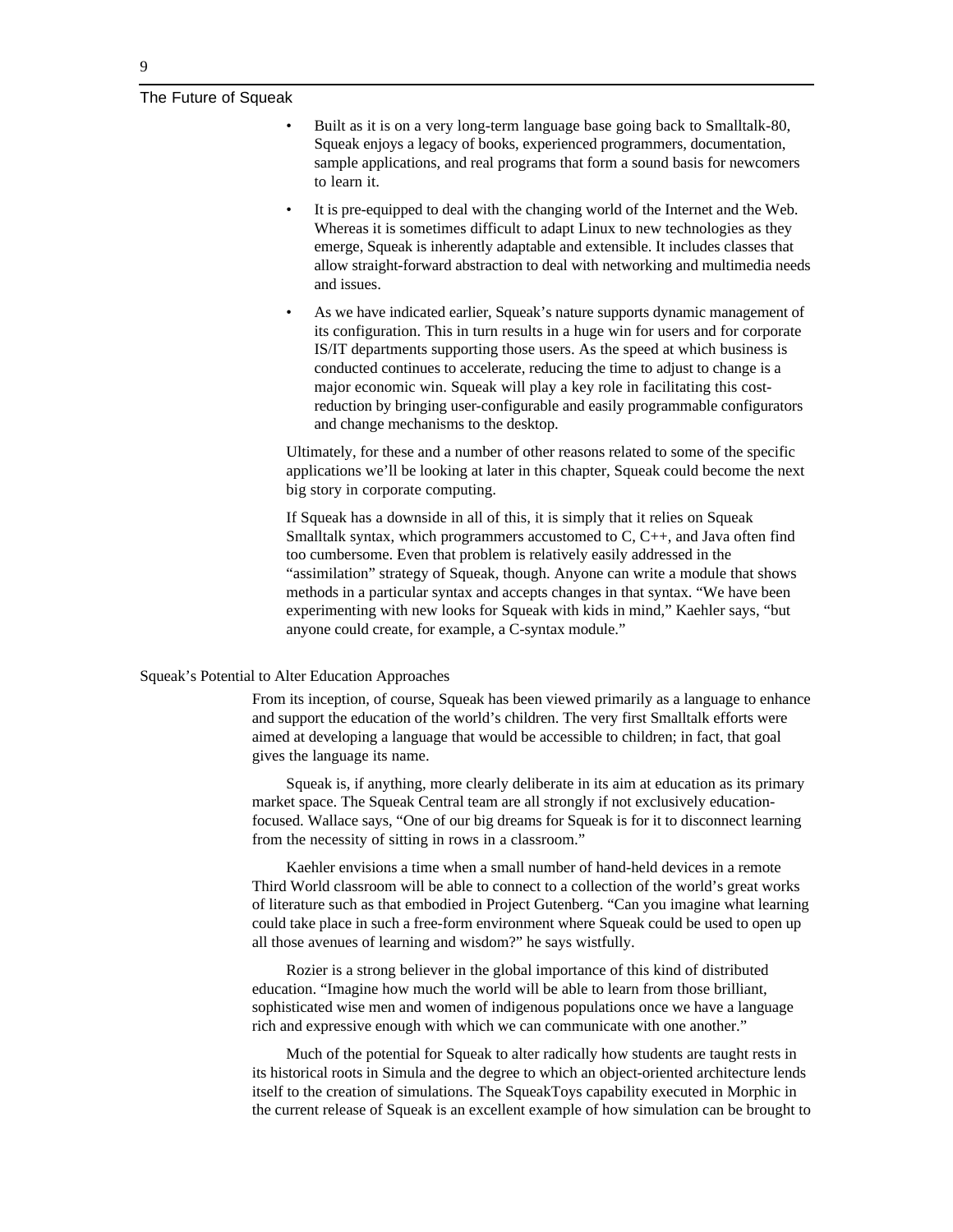bear in a learning environment where students add to their knowledge and wisdom by experimentation and experience rather than by passive reception of lectures and limited feedback loops.

#### Squeak as Hand-Held OS: At the Amusement Park

Today's cellular phones and PDAs allow their users very little control over their behavior or their appearance. Because of their small memory footprints and their primitive interfaces (did you ever try to enter a long, complicated email address into a cell phone with its simple keypad?), these devices tend to stay in fixed configurations. If you want a phone with more functionality, you toss your old one and buy a new one.

Squeak has the potential to change that situation dramatically. If Squeak can run on top of a raw semiconductor CPU, it can certainly replace the operating system running in a cell phone or a PDA. And if it can do that, it can open up worlds of possible extensions, enhancements, and unheard-of functionality for users of these small devices.

Imagine, for example, a family going to a theme park in the not-so-distant future. When they arrive at the gate and pay their admission fee, instead of a fistful of tickets or a paper or magnetic badge, each member of the party is given a palm-sized device with a color LCD screen running a Squeak application.

Throughout their stay at the park, the family members can communicate with one another via text messages or short voice data bursts. Built-in global positioning system (GPS) software and hardware will ensure that lost parents can be easily located by their children. Want to ride the most popular attraction at the park? Rather than traipsing a mile over to the ride to find out there's a 2-hour line, just tap on your Squeak application's screen and get an instant update on the wait. Want to buy something? Just beam your credit card information into the infrared receiver on the cash register of the vendor.

Oh, by the way, you might not want to leave this wonderful little device behind when you go home. That's OK. You can buy it and take it home with you where you can use it to keep up with the latest news about the amusement park owner's business, new cartoons and movies, cable broadcasts, video releases, and to keep up with your own personal email account at the home address of some famous rodent.

All of that and more is certainly well within reach with Squeak as an embeddable system.

In fact, Rozier believes that Squeak might enjoy extremely widespread adoption by telecommunications companies and hand-held device manufacturers. "It is, after all," he points out, "the only Open Source technology suitable to meet the needs of creating both servers and devices needed by these companies. The future of small is Squeak Smalltalk."

There is, in fact, another level on which Squeak's potential importance in the world of operating systems is becoming obvious. At its heart, Squeak has a virtual machine (VM). This virtual machine essentially **replaces** the notion of an operating system with the concept of a true computing environment. In the earliest days of Smalltalk, Dan Ingalls described the operating system as a place to put things that didn't fit into the programming language, going so far as to sayh that there shouldn't even **be** an OS.

Squeak is, in many respects, an operating environment that is at once richer and more malleable than the typical chip-dependent OS. It happens also to have a very powerful and accessible programming language (Smalltalk dialect) in it, but that feature is almost incidental for some purposes and many users.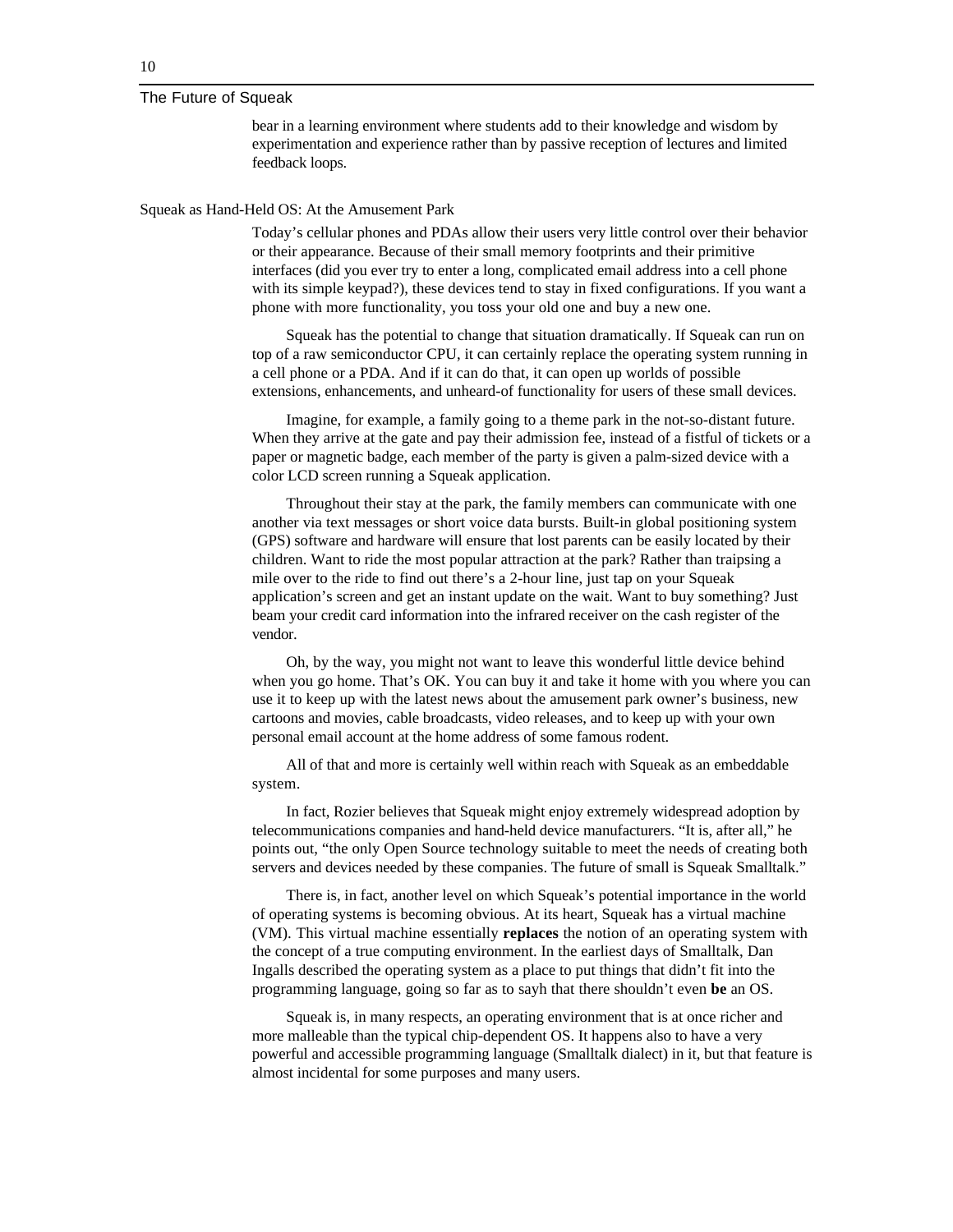Squeak Supplants Netscape and Internet Explorer

There is widespread agreement among those who are building content and sites for the Worldwide Web that they are being severely hampered by the inability (some would say refusal) of AOL/Netscape and Microsoft to create a Web browser that is even remotely capable of accessing all the kinds of content people would like to experience.

Browsers were first designed to be fairly passive display pieces. They could be pointed at various URLs and from those sites they could retrieve and display static text and graphics. Over the first two or three years of the Web, browsers evolved rapidly so that they supported interaction, form completion, animated graphics, and then even multimedia. But their mechanisms for supporting these additional types of content were primitive and lacked standards support.

To make your browser show you a movie, for example, you have to have the site owner help you figure out what kind of add-on functionality in the form of a browser plug-in you need. It must then guide you to the place where you can obtain that plug-in, download and install it. Then you often have to close your browser application and restart it, remembering where you were when this whole ordeal began.

When the browser manufacturers tried to implement a more standards-based solution to users' expressed desires to have more fluidity and interactivity in their browsers, they fumbled the ball again. They decided to promulgate something called dynamic HTML (DHTML). But DHTML isn't a single technology; it is a term that describes the rather unhappy marriage of JavaScript scripting, HTML markup, and extensions to both the language and the markup that facilitated the creation and manipulation of individual objects in the browser.

This idea, which is at its heart right and helpful, became ensnared in the usual standards battle with the ultimate result that both Microsoft and AOL/Netscape implemented it so differently that it is all but impossible to write truly cross-browser DHTML pages without a lot of experience and much trial-and-error.

Morphic, particularly with its extended Macromedia Flash player, could provide the solution to this browser dilemma. If an Open Source Squeak project were started with the intent of producing a freely distributed browser that would natively understand how to deal with Flash content and which could be easily adapted – programmatically or behaviorally – to deal with other kinds of content, it would fill a huge gap. It could, in fact, become the new browser of choice, first in corporate settings and behind firewalls where the browser decision is centralized, and later in homes and schools interested in the adaptability of this new design.

Rozier says this will happen. "First," he predicts, "we'll see helper applications and browser companions done in Squeak. When people see the unlimited potential for extension and enhancement Squeak tools represent, the move to a Squeak-based browser, perhaps surrounding Flash as a multimedia file format, will be too compelling to resist."

#### Squeak-Based Comanche Becomes Cross-Platform Personal Web Server of Choice

Today, there is no cross-platform personal Web server. Linux has Apache, Microsoft Windows has Internet Information Server (IIS), Macintosh has WebSTAR, large-scale UNIX machines have Netscape, and there are a number of other variants, but none of them is cross-platform or ubiquitous.

Why should we want such a beast?

The magic of the Web is the degree to which it allows every individual who owns a node on the Internet to become a publisher of content. Whether the audience for that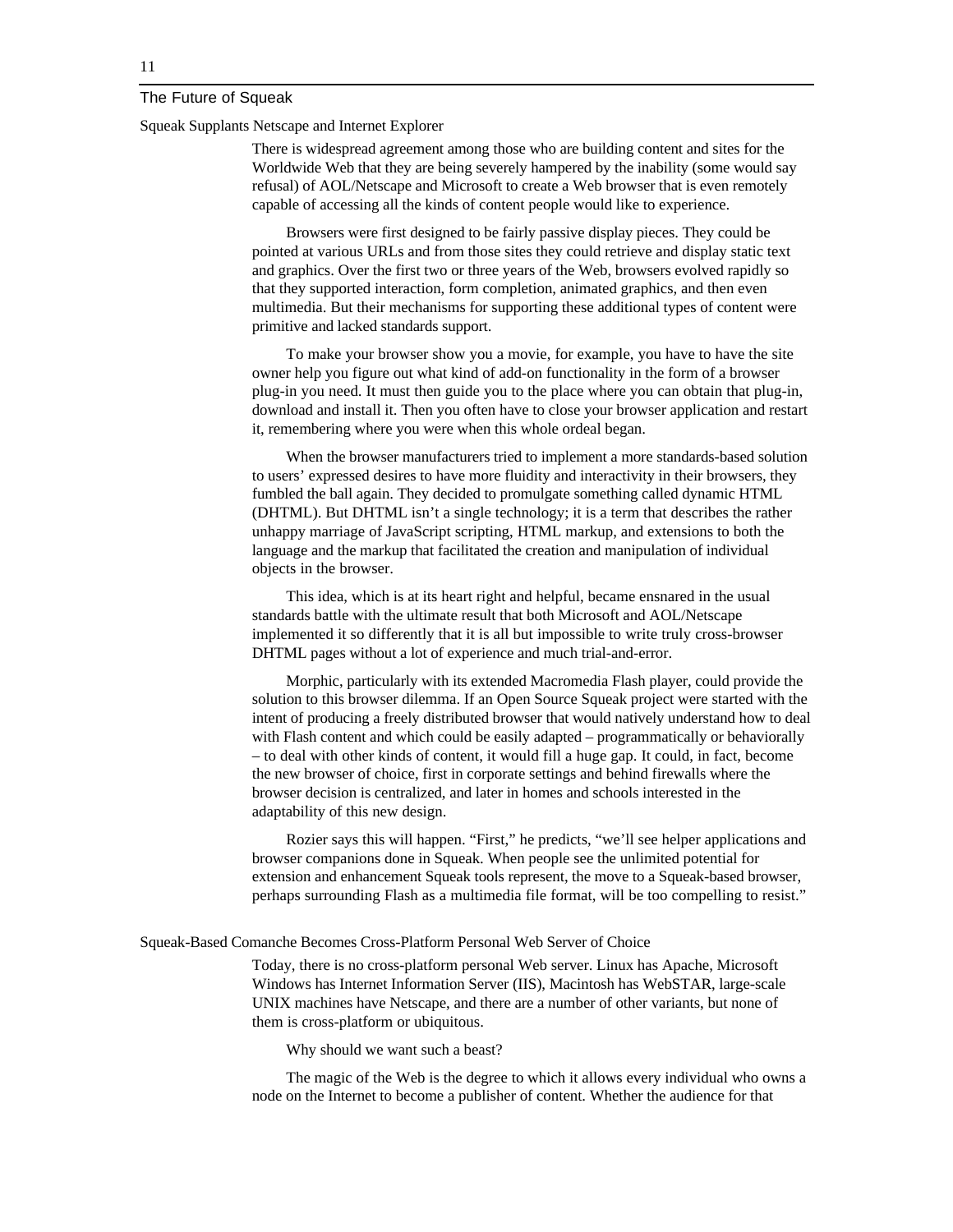publishing effort is a group of co-workers on a LAN or the entire known world on the Web, all of us need or want to share information with others.

Historically, the Internet is built on the TCP/IP protocol suite, which in turn was created to prevent single points of failure on a communications network. That means that every node has some important role to play and that nodes tend to be relatively equal to one another. The Web builds further on those ideas.

Furthermore, people obviously *want* to share or publish information in numbers that were unheard-of before the advent of the Web. How else explain the raging success of such businesses as Geocities and Xoom, which find themselves with *millions* of ordinary people creating and publishing Web sites for the world to see?

In some ways, however, the idea of requiring people who want to share information with others to upload their information to someone else's computer is anti-Internet. If you want to publish content, you have a personal computer almost by definition. So why can't you just turn your computer into a Web server?

You can.

All major home computers today come with a personal Web server. The problem is that these Web servers are closed, proprietary, and limited.

So along comes Comanche, a Squeak-based, open source Web server built on the original Squeak Pluggable Web Server (PWS; see Chapter XX for full details). Comanche is a project being driven principally by Bolot Kerimbaev and Stephen Pair, with the usual supporting cast of many others helping with debugging and feature enhancement.

For all the reasons that Squeak should gain widespread corporate acceptance similar to that attained by Linux in the recent past, Comanche should become the personal Web server of choice in the future. It's cross-platform, Open Source, infinitely extensible, and eminently usable.

Given the boundless nature of the underlying Squeak environment, Comanche becomes a true Web platform in its own right. It will be trivial for people to publish Web sites or Swikis (see Chapter XX) on their own local machines and extend those sites with functionality only dreamed about by today's Web site designers and developers.

Rozier puts it this way: "Linux continues to try to find a suitable client environment at the same time as Windows struggles to become a decent server. Squeak is becoming the first environment to provide the best of both worlds, a truly distributed peer network."

## Squeak and the Microsoft .NET Initiative

In mid-2000, Microsoft announced what it characterized as a revolutionary new product strategy which will see all of its products and technologies converge on an interoperable Internet. At the core of this new initiative – which in many ways is not nearly as astounding as Microsoft would have us believe, building as it does on dozens of existing Open Source projects and products – is a language-independent virtual machine. Much of the work on this VM was done by Smalltalk guru David Simmons, who created SmalltalkAgents and Smalltalk 2000. In fact, a Smalltalk-based scripting language called SmallScript will be incorporated into the .NET strategy when it is released some time in the second half of 2001.

This has interesting potential implications for Squeak as well. Simmons has invited the Squeak community to join the SmallScript and .NET initiatives and to port the VM and other technologies to the Squeak platform. At this writing, a number of Squeak advocates are getting ready to do just that.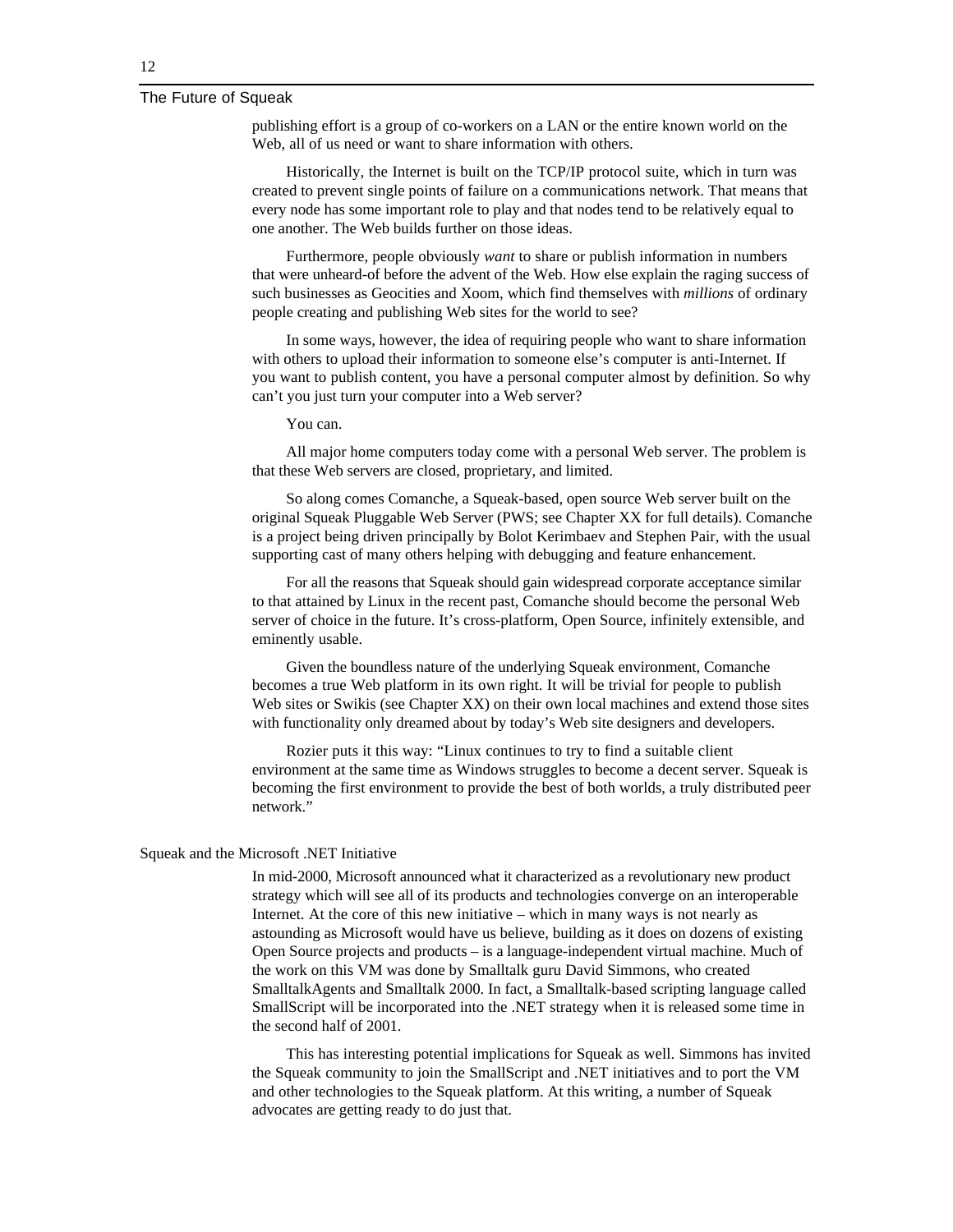Ultimately, this could prove to be a huge win for Smalltalk as it enters into a mainstream, widely adopted new application platform, the interoperable World Wide Web.

#### Squeak Web Server and Scriptable Intelligent Agents

Mobile agents have been an important area of computer research for a number of years. Like other kinds of objects and components, agents need a backplane, a place from which to be dispatched to undertake their masters' bidding and to which they return with their results. At the same time, their value increases with the network effect of an increasingly diverse collection of nodes on which they can operate.

By providing the platform for a truly distributed peer network (see previous section) Squeak will also become the launch pad for these agents. Rozier has spent the past 15 years perfecting a technology he calls Scriptable Intelligent Agents (SIAs) and he sees Squeak as the ultimate platform on which these agents can be nurtured and trained.

The first place such agents might well find acceptance in the world of the Web will be in the emergence of 24/7 custom pricing. A Web site called Priceline.com emerged in late 1999 with a custom pricing model that was sufficiently unique that it was granted a U.S. Patent. The concept was simple: consumers could go to the site, indicate an interest in purchasing, say, an airline ticket to Los Angeles for any time in the week of March 13, and a desire to be able to buy it for \$200 or less. Within an hour, Priceline.com infrastructure would search out and identify a vendor willing to match the user's requirements.

Imagine how powerful this idea becomes if you can dispatch your own SIAs to the Web to locate the best prices –within your parameters – for goods and services you wish to purchase. You are no longer tied to a single site's limited resources but you are free to have your agent roam cyberspace looking for bargains and deals and partners. The fundamental shift in pricing this technology represents is ground-shaking in its implications.

And Squeak plays a key role in this development because of its ease of customization, accessible programmability, and incorporation of personal Web servers as "farms" for agents.

#### Squeak as a Multimedia Tool and Platform

By its nature and origins, Squeak is intensely graphical. As it has rapidly evolved in the past year or so, Morphic has made it even more graphical. It should come as no real surprise, then, that Squeak has also become a fertile playground for multimedia developers and producers, and that much of its near-term future evolution is likely to concentrate in this area.

We've already touched on the issue of including 3D capabilities in the kernel and on the implications of the Alice 3D project being ported to Squeak.

Andreas Raab, at this writing the latest addition to Squeak Central, has been working on multimedia aspects of the language for some time. He implemented the Macromedia Flash player, which was among the first full-scale Squeak tools to demonstrate the feasibility of what Rozier calls "Borg-like assimilation" of external standards and technologies. It is already possible to load any file stored in the publicly documented Macromedia Flash file format into Squeak and play the resulting movie. In the process, we can get our hands on the individual objects within the Flash movie and thus create whole new types and levels of interaction.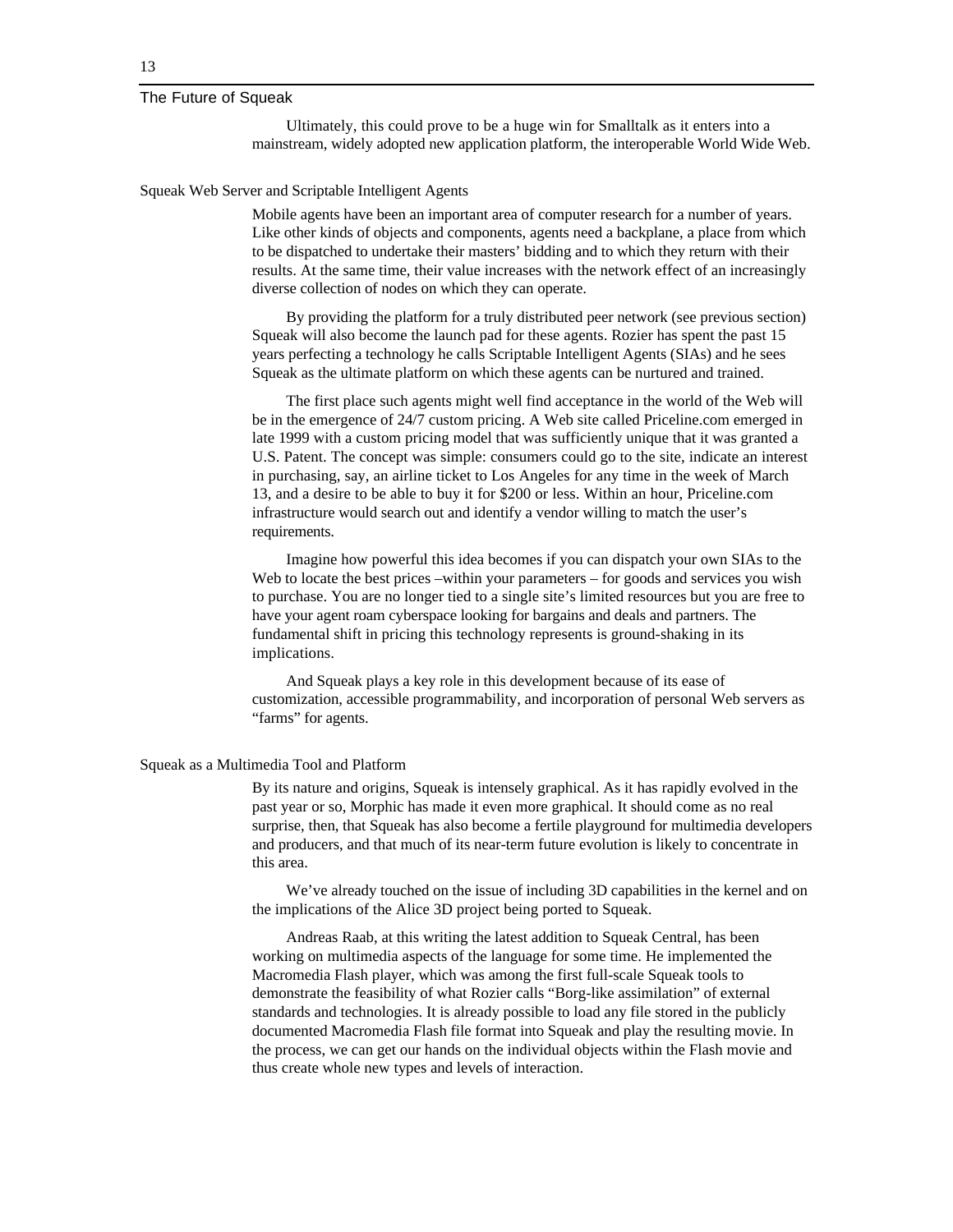But beyond 2D and 3D graphics, beyond even the ability to play Flash and Virtual Reality Modeling Language (VRML) files directly in the Squeak environment and in Morphic worlds, the Squeak community has always been strongly interested in sound. The use of music, voice, and sound effects in computing has not been well-developed. On the Web and in programming environments like Squeak, even less has been done with determining precisely how audio influences ought to be brought to bear on the user experience.

Stephen T. Pope, one of the early Smalltalkers, has for many years been working on MIDI tools and interfaces. His work is included in the Squeak image as of this writing. It represents some of the most interesting and advanced work being done with incorporating musical capabilities into computers.

Already this work has been built into an interactive MIDI Jukebox and a piano-roll type of interface for composing, arranging, playing, and editing music.

Squeak developers have done much with audio engines. Work will now be focused on the creation of great voices for these engines and in the area of file compression. The SqueakTime asynchronous file reader included in the current releases of Squeak are not very efficient at compression, resulting in large file sizes and often poor playback.

In the near future, expect to see an MPEG player (assuming licensing and royalty issues can be worked out satisfactorily).

Ultimately, its developers expect to see Squeak spawn a successful effort to create a dynamite tool for multimedia development that will allow composers and producers the ease of drag-and-drop incorporation and mixture of 2D and 3D graphics, MIDI and compressed sound and music, and animations including Flash movies.

Combining the best of what we've learned from watching thousands of developers use commercial tools, Squeak could form the basis for the creation of a new generation of multimedia development aids by making an infinitely extensible platform core to the success of the tool. Much as Adobe has maintained its leadership in the photomanipulation market by opening its widely used Photoshop to plug-ins, so Squeak, by allowing extensions to be coded in Morphic and Smalltalk, could allow the end users of a Squeak-based multimedia tool to extend it at will. The results will no doubt be astonishing.

#### The First Fully Extensible Collaboration Tool?

In building and extending Squeak, the Squeak Central team and the broader community have almost coincidentally managed to create an environment for collaboration that is probably already better than anything on the commercial market.

The sharing of files and live objects between Squeak images is easy and becoming trivially transparent as this is written. The Morphic environment empowers individuals to share graphical representations of their ideas very quickly; the narrow but enthusiastic and successful use of "whiteboard" technology will be dwarfed by what is possible in Squeak.

"We are all interested in generic collaborative tools," Wallace says. "We use them all the time and we know where they are strong and where they are weak. A really generalpurpose collaborative tool, infinitely extensible in Squeak, of course, is definitely in the offing if for no other reason than that it grows naturally out of the work we are doing."

Clearly the notion of taking collaboration and its big sibling, online community, to the next level, would greatly benefit from Squeak and Morphic. Not only because it is object-oriented but also because the components already available to facilitate collaboration – and others to come in the near future – make Squeak a powerful and